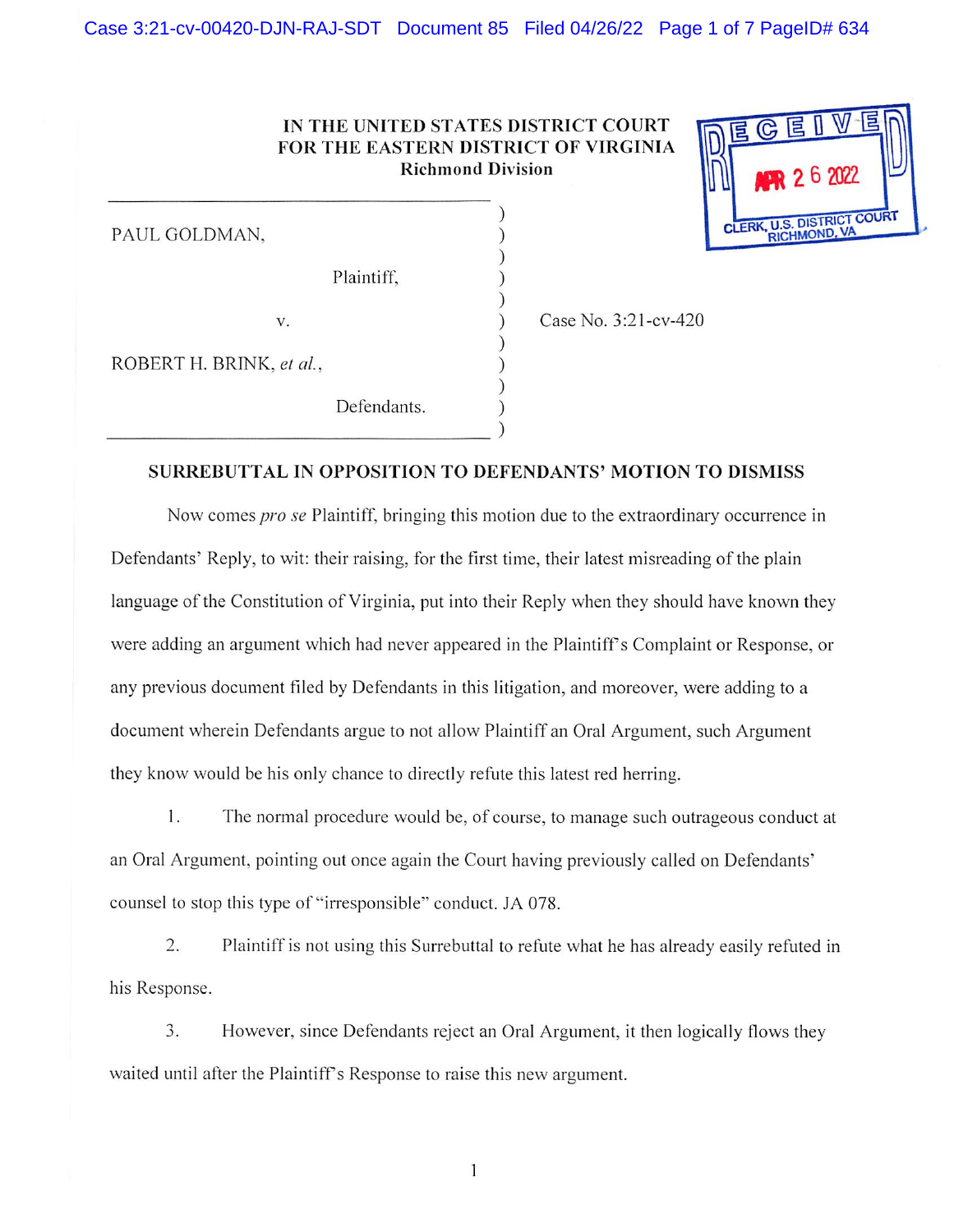4. Since Defendants have taken this tact to try and influence the outcome of this case. Plaintiff reads the basic law on surrebuttal to allow him to submit such a rebuttal in the interests of fairness and justice. See U.S. v. King, 879 F. 2d 137, 138 (4<sup>th</sup> Cir. 1989) (while specifically addressing evidence, the basic policy of allowing surrebuttal "to respond to any new matter brought up in rebuttal" would seem to apply, given the posture of the Defendants and as a matter of fairness to the Plaintiff).

5. Procedurally, the Court should not consider Defendants' new argument, described and refuted below, because Defendants failed to raise it in any of their Motions to Dismiss. See United States v. Smith, 44 F.3d 1259, 1266 (4<sup>th</sup> Cir. 1995) (in which the Court stated "we need not consider an argument raised for the first time in a reply brief").

6. To be sure. Judge Henry Hudson has not looked favorably upon new arguments in reply briefs: "This Court will not consider an argument raised for the first time in a reply brief." See Bland v. Virginia State Univ., No. 3:06CV513-HEH, 2007 WL 446122, at \*4 n.2 (E.D. Va. Feb. 7, 2007).

7. If, however, the Court allows Defendants extreme procedural latitude on this question. Defendants' new argument should be rejected anyway.

8. Near the end of their Reply, Defendants state "Goldman's theory of the effect of the redistricting order would also require a new election for Virginia's Senate more than eighteen months before the next scheduled election." Def. Rep. P. 17.

9. The lawyers for Defendants can be presumed to know the plain wording of Article II, Section 6 of the Constitution of Virginia.

10. This Section clearly says the "districts delineated in the decennial reapportionment law shall be implement for the November general election for...(state)

 $\overline{2}$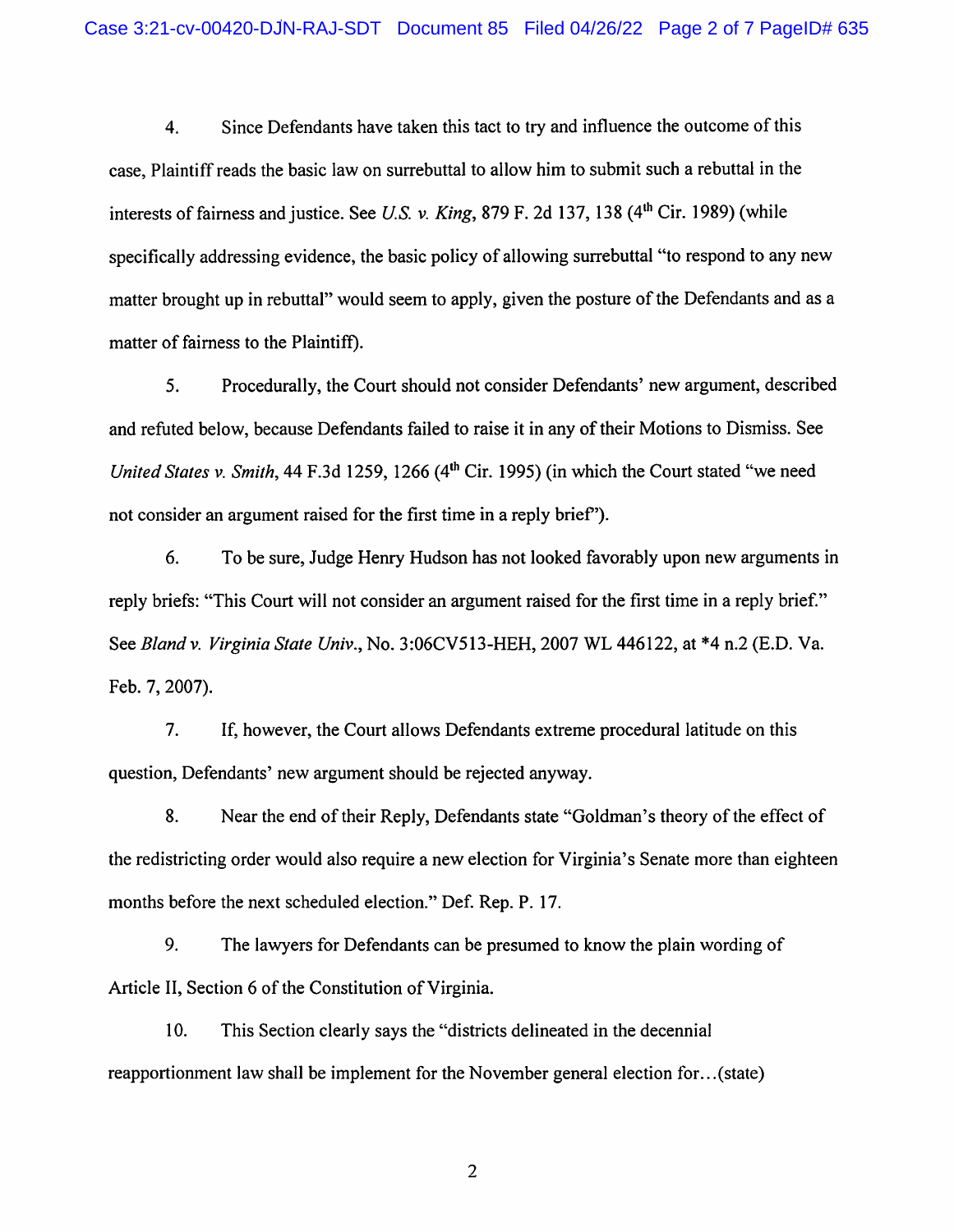Senate... that is held immediately prior to the expiration of the term being served in the year that the reappointment law is required to be enacted." Article II, Section 6. (Emphasis added).

11. Due to the failure of the Virginia Redistricting Commission, the reapportionment Order of the Supreme Court of Virginia now serves in effect as the decennial law referenced in paragraph #10, supra. Response, P. 16.

12. The State Senate terms at issue began with the convening of the 2020 Session of the General Assembly and will expire immediately prior to the convening of the 2024 Session of the General Assembly.

13. Thus, as Article II, Section 6 makes clear, the new Senate districts are to be implemented for election purposes in the November 2023 general election, as this is the November election to be held "immediately prior to the expiration of the term being served in the year that the reapportionment law is required to be enacted."

14. The new districts take effect immediately as required by Article II, Section 6.

15. Article II, Section 6 further makes clear that while the new Senate districts become effective immediately (under normal circumstances this would be prior to the November 2023 election), those in the old districts can remain representing people in the General Assembly from the old districts not delineated in the new decennial law as long as they meet the requirements laid out in this Section.

16. Thus, the plain reading of the Constitution of Virginia clearly and completely refutes what the Defendants claim in their Reply, as the Constitution of Virginia clearly lays out how the Reynolds required reapportionment is managed as regards the Senate of Virginia.

17. This is why Cosner v. Dalton, 522 F. Supp. 350 (E. D. Va 1981) (three-judge court) did not apply the 14<sup>th</sup> Amendment to the State Senate as regards the 1982 election. In

3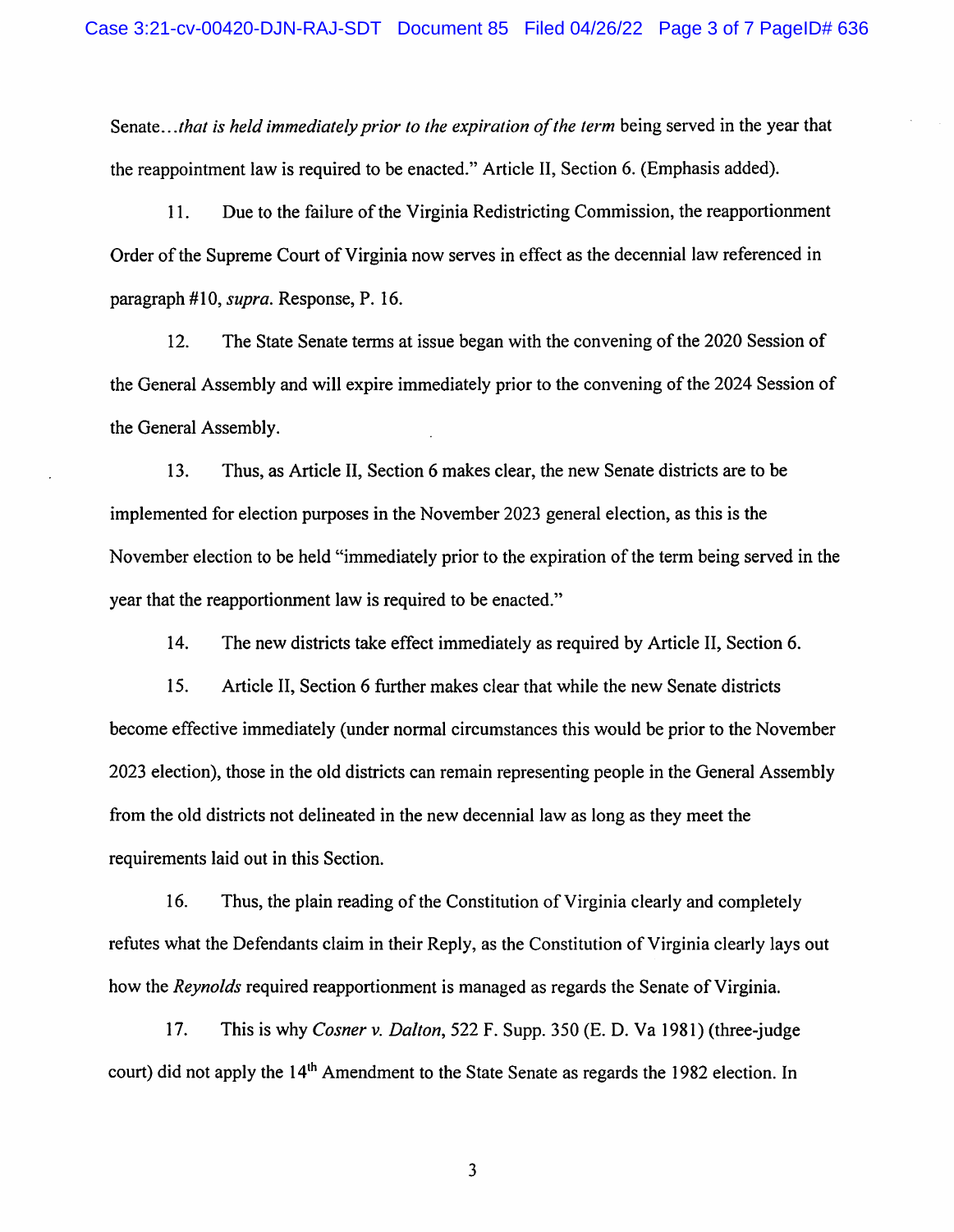accord: Meyer v. Grant, 486 U.S. 414 (1986) and Bush v. Gore, 531 U.S. 98 (2000). See Response, P. 19.

18. Article II, Section 6 of the Constitution of Virginia clearly explains the difference between the State Senate and House of Delegates in this key regard.

19. Such a difference does not run afoul of Reynolds as long as properly implemented.

20. Article II, Section 6 therefore only promised Virginians a vested right to elect their representative to the House of Delegates in the new districts drawn to the 2020 U.S. Census, such districts to have been contested on November 2, 2021. (In 2031, Virginians are promised elections in new districts for both the House and Senate according to the 2030 U.S. Census).

21. Article II, Section 6 clearly says the "districts delineated in the decennial apportionment law [Supreme Court Order] shall be implemented for the November general election for the...House of Delegates...held immediately prior to the expiration of the term being served in the year that the reappointment law is required to be enacted." (Emphasis added).

22. As Plaintiff has pointed out, and Defendants have not denied, the redistricting plan contemplated by the Constitution, the plan used ever since Reynolds v. Sims, 377 U.S. 533 (1964) became law, was not utilized for the first time in Virginia, if not the United States, last November for reasons fully briefed by both parties and thus not germane to this Surrebuttal.

23. As Plaintiff has laid out repeatedly, the federal constitutional rulings of Reynolds, Cosner, Meyer, among other cases cited, support his legal position.

24. The Attorney General's lawyers have had ample time, given the advantages enjoyed by the govemment as the movant in this Motion to Dismiss (two briefs to the Plaintiffs

 $\overline{4}$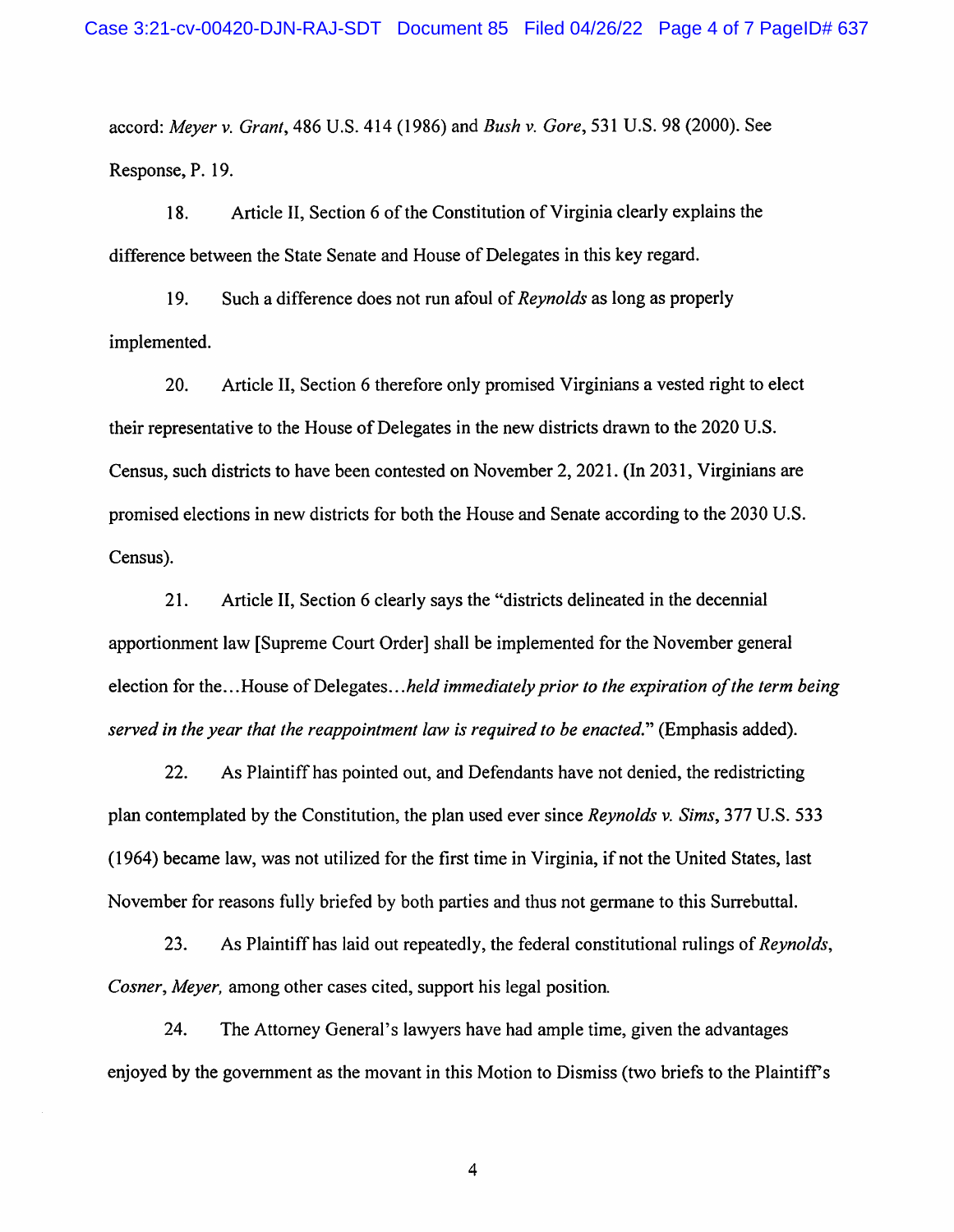one), to refute Plaintiff's position and provide such authorities as they deem appropriate without stooping to the tactics in their Reply, such similar procedural tactics criticized last year. JA 078.

25. The Reply, given to Defendants as a discretionary option, is not intended to be used for such "drive by" tactics. JA 094.

26. In that connect, Defendants' related claim that Ms. Dawn Adams represents Plaintiff is likewise another last-minute offering, but since Plaintiff did make a Motion aimed at getting an answer, Defendants' use of the Reply to provide an answer is fine with Plaintiff. Even though Defendants say Plaintiff is now in the new House District 78, even though the state constitution says Plaintiff is entitled to a representative in that district, and even though Reynolds says such representation is protected by the federal constitution. Defendants fail to provide documentation demonstrating how Ms. Adams, never elected to represent the new House District 78, has any legal obligation to do so as matter of federal constitutional law.

27. Plaintiff has limited this surrebuttal to addressing a new matter raised by Defendants on their own, at a timing of their own, as part of a document aimed in significant part at denying Plaintiff an Oral Argument where he would have a chance to expose the constitutional error in what Defendants have told the Court.

Accordingly, given that Defendants, at the last moment, decided to try and influence the outcome of this matter by injecting the new argument above. Plaintiff has, in the interest of justice and fairness, filed this SURREBUTTAL and asks that the Court not consider Defendants' last-minute state senate argument.

5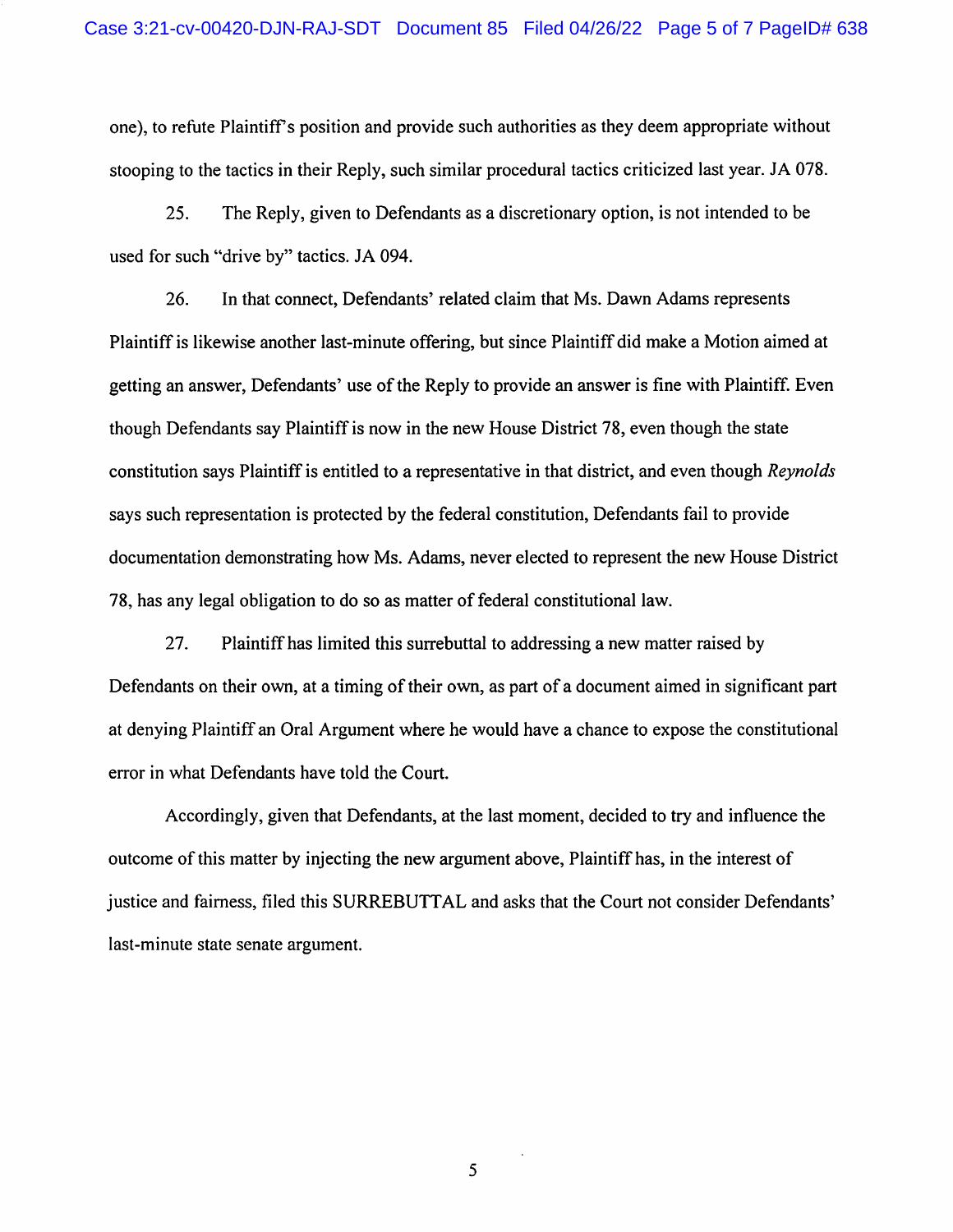Case 3:21-cv-00420-DJN-RAJ-SDT Document 85 Filed 04/26/22 Page 6 of 7 PageID# 639

Dated: April 26, 2022 Respectfully submitted,

Paul Goldman P.O.Box 17033 Richmond, Virginia 23226 804.833.6313 Goldmanusa@aol.com Pro se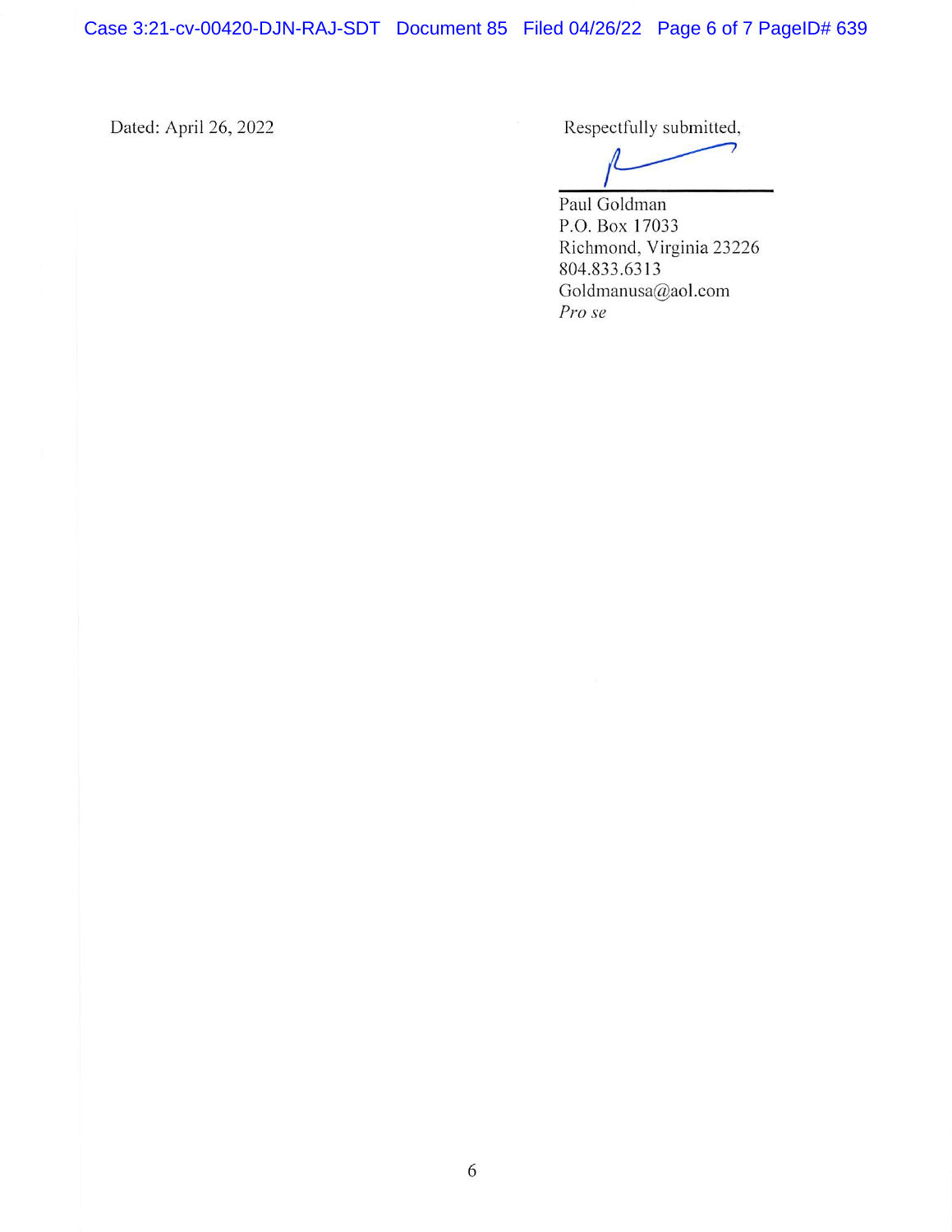## CERTIFICATE OF SERVICE

THIS IS TO CERTIFY that on April 26, 2022, I filed the foregoing with the Clerk of Court. A true copy was sent, via electronic mail as per prior agreement, to:

Andrew N. Ferguson Steven G. Popps

Office of the Attorney General 202 North Ninth Street Richmond, Virginia 23219  $(804) 786 - 7704 -$  Telephone

Paul Goldman Pro se Plaintiff